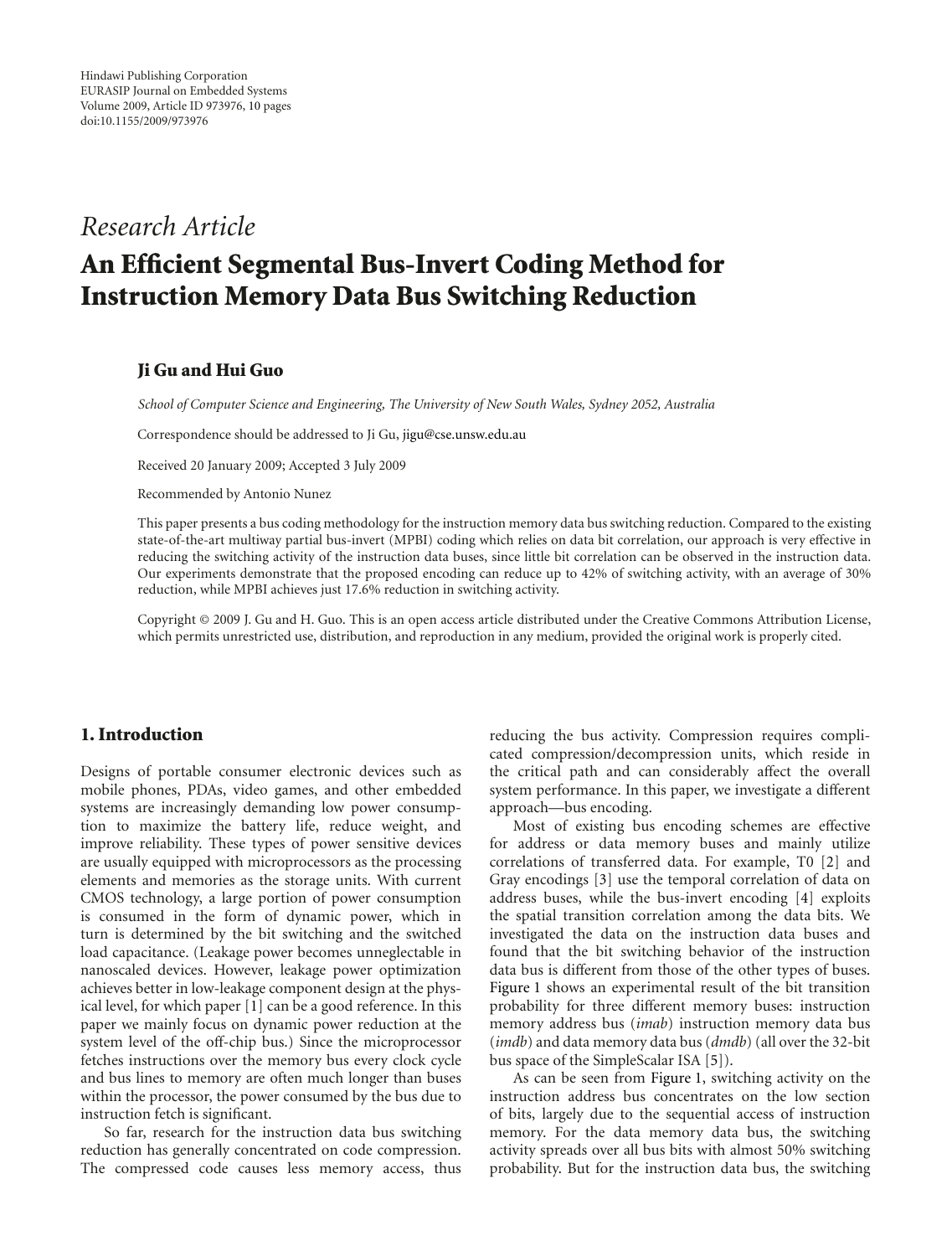

FIGURE 1: Bit switching probability of different buses.



Figure 2: System architecture.

probability is not evenly distributed. Some bits show very low switching activity. Therefore, most of existing encodings for address buses and data memory data buses do not suit for encoding of the instruction data buses.

Since there are some bits on the instruction buses with high switching frequency, it is possible to use segmental bus-invert encoding—a set of bus segments are selected and to each segment the traditional bus-invert (BI) encoding is performed such that the bus switching activity can be reduced.

In this paper, we target a system consisting of a processor with Harvard architecture, where the instruction memory (IM) and the data memory (DM) are separated, and each memory has different buses for address and data transmission, as illustrated in Figure 2. We want to reduce switching activity on the instruction data bus, as highlighted in the solid bus line in Figure 2.

We further investigated the bit correlation of the instruction data and found that there is little correlation in the instruction data, as is illustrated by our experimental results shown in Figure 3, which gives the percentage of bit pairs of instruction data buses (and address buses for comparison) in different correlation coefficient ranges. The bigger the coefficient, the higher the correlation of a twobit pair. The figure shows that over 80% of bits pairs on the instruction data bus are hardly correlated, with the correlation coefficient below 0.3. In comparison, the address bus data are highly correlated, with about 60% of the bus bit pairs having correlation coefficient over 0.3. Therefore, approaches that are based on the correlation of bit pairs are not effective for the instruction data bus switching reduction.

In this paper, we develop a segmental bus-invert (SBI) coding and a fast segment searching algorithm to effectively

Comparison of coefficient distribution for different buses



Figure 3: Bus bit correlation: instruction data buses versus address buses. *X*-axis: correlation coefficients range, *Y*-axis: percentage of bus bit pairs.

reduce the instruction data bus switching with as small hardware overhead as possible. Our main contributions are

- (1) an analytical model of bus switching reduction for bus segments with the bus-invert encoding,
- (2) an efficient segmental bus-invert approach that can achieve a high switching reduction for instruction data buses,
- (3) a fast segment search algorithm using the instruction-field based search space partition and the Hamming distance (HD) of bus segments.

The rest of the paper is organized as follows. Section 2 reviews some existing bus coding schemes for low-power system design. Section 3 analyzes the effect of bus-invert encoding on switching reduction and area cost, based on which we propose the segmental bus encoding design in Section 4. Section 5 presents the experimental setup, followed by the simulation results and related discussions. And finally, the paper is concluded in Section 6.

# **2. Related Work**

Bus encoding techniques for low power consumption have been studied in the last couple of decades. The Gray encoding [3] was proposed for the instruction address bus where binary addresses are converted into Gray code for bus transmission. When instructions are sequentially executed, the address bus has only one bit flip per instruction.

Another approach [2] for address bus encoding is the asymptotic zero-transition activity encoding, known as T0. For the instructions of a program to be executed sequentially without any branches, T0 can ideally achieve zero bus switching. An extra control bus line for signalling sequential memory access and a local instruction address counter in memory are required in this encoding approach.

In [6], Henkel and Lekatsas presented an adaptive address bus encoding  $(A^2BC)$  for low power address buses in the deep submicron design, where the coupling effects of bus lines were considered.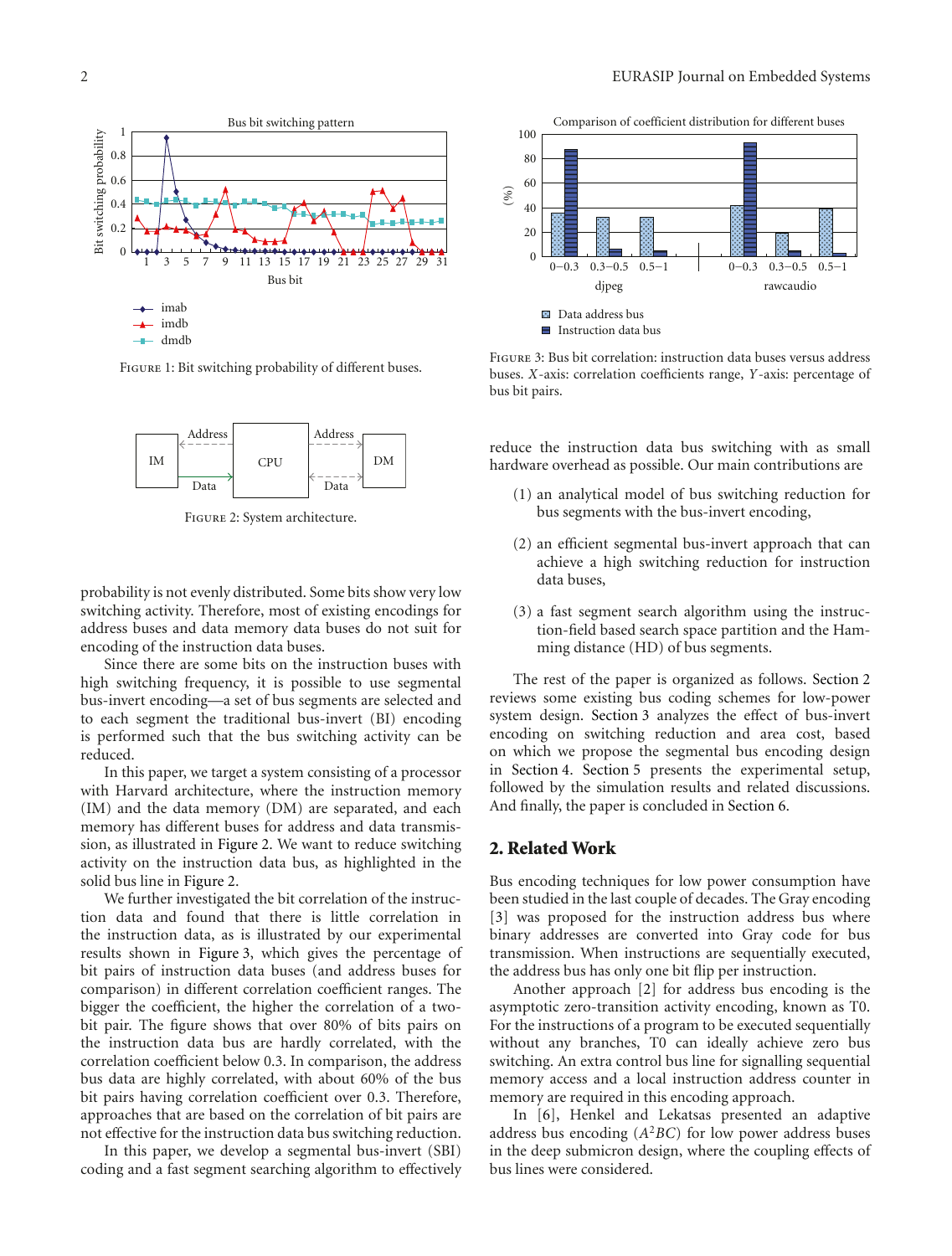Stan and Burleson [4] proposed the bus-invert (BI) coding. This method uses either the original or the inverted value to encode the data bus. If the current value to be sent over the bus causes more than half of the bus bits to switch, its inverted value will be transferred on the bus. An extra invert control line is required to indicate whether the data are inverted or not. This approach achieves a good switching reduction if the transferred data are random and evenly distributed over the whole data range. For the wide data bus without evenly distributed random data, the same authors proposed a partitioned bus-invert coding, partitioning the wide bus into several narrow subbuses and applying the BI encoding to each subbus. This partitioning approach improves the switching reduction at the cost of extra invert control lines.

The partitioned bus-invert approach has been modified and proposed as partial bus-invert (PBI) coding [7] for the address bus. The approach selects and encodes a subgroup of bus lines that are correlated and frequently switched. In the same paper, they extended this approach to multiway partial bus-invert (MPBI), where highly correlated bus lines were clustered into multiple subbuses and each of them was encoded independently.

In [8], Ramprasad et al. presented an encoding framework where an encoding can be abstracted as a two-step process: decorrelating and encoding. Data to be transferred over the bus are first decorrelated for high entropy, which then leads to small encoding code and reduced bus bit switchings.

A dictionary-based approach to reduce data bus power consumption has been introduced in [9]. This approach exploits frequent data patterns detected from the application trace and uses two synchronized dictionaries on both sides of the bus. The dictionaries cache recently transferred data so that the same data that can be accessed in the local dictionary will not be transferred on the bus to reduce bus switching activity.

For instruction of bus power reduction, most previous researchers have focused on code compression. The pioneer work by Wolfe and Chanin [10] mainly aimed for program memory reduction. With their approach, the total bus switching activity can be reduced via compressed code that are transferred over the bus. A decompression unit is required to restore each instruction before execution.

Scheme in [11] also compresses instructions and compacts more compressed instructions into one bus word to reduce the total number of memory access, hence the total number of bus switches. This code compression scheme was extended in [12] to further reduce switching between consecutive instruction words.

Petrov and Orailoglu [13] introduced an instruction bus encoding, where the major loops are encoded and stored in the memory so that when they are fetched, the switching activity on the bus is minimized. This approach can achieve good switching reduction but requires a complex code transformation and control in the decoding logic.

In this paper, we propose a bus encoding for the instruction data buses. Our approach is similar to the PBI/MPBI approach in that we both apply the bus invert (BI) encoding to a set of subbuses. But there exists a major difference: their approach to finding bus subsets for BI application is based on the data bit-pair correlations. We found that there is very little bit-pair correlation in the instruction data; therefore, their approach is not effective for the instruction data bus switching reduction. We propose a segment search algorithm based on Hamming distance to achieve a better result, as will be demonstrated in our results in Section 5.

#### **3. Bus Invert Encoding**

The effectiveness of our approach is closely related to the segments selected for the bus encoding. Therefore, we first study the effect of BI encoding on switching reduction and the hardware overhead, which leads to a search criteria for our design space exploration.

*3.1. Switching Reduction Rate with BI Encoding.* For a sequence of *w*-bit code words, assume that their Hamming distances are  $h_1, h_2, \ldots, h_n$ ,

$$
h_i = \sum_{j=1}^{w} s_{(i-1)j} \oplus s_{ij}, \quad i = 1, 2, ..., n,
$$
 (1)

where *n* is the length of the code sequence, *sij* the *j*th bit of word *i* (denoted by  $s_i$ ) in the sequence, and  $\oplus$  the logic XOR operation.

Without any bus encoding, the total number of bit switches (*SA*) for the sequence of code after it is transferred on the bus is

$$
SA = \sum_{i=1}^{n} h_i.
$$
 (2)

When *BI* is applied to this sequence, some words will be bit-inverted, if their Hamming distances are larger than *w/*2, the half of word width. The associated Hamming distances will be changed accordingly. For example, for a word, *si*, assume that its preceding word *si*−<sup>1</sup> has been inverted, then the new Hamming distance of *si* will be

$$
\sum_{j=1}^{w} \overline{s_{(i-1)j}} \oplus s_{ij} = \sum_{j=1}^{w} \left(1 \oplus s_{(i-1)j}\right) \oplus s_{ij}
$$

$$
= \sum_{j=1}^{w} \left(1 - s_{(i-1)j} \oplus s_{ij}\right)
$$

$$
= w - \sum_{j=1}^{w} s_{(i-1)j} \oplus s_{ij}
$$

$$
= w - h_i.
$$
(3)

Therefore, when BI encoding is taken into account, the Hamming distance of a word, *si*, can be generalized as

$$
H_i = c_{i-1}(w - h_i) + (1 - c_{i-1})h_i
$$
  
= 
$$
\begin{cases} h_i, & c_{i-1} = 0, \\ w - h_i, & c_{i-1} = 1, \end{cases}
$$
 (4)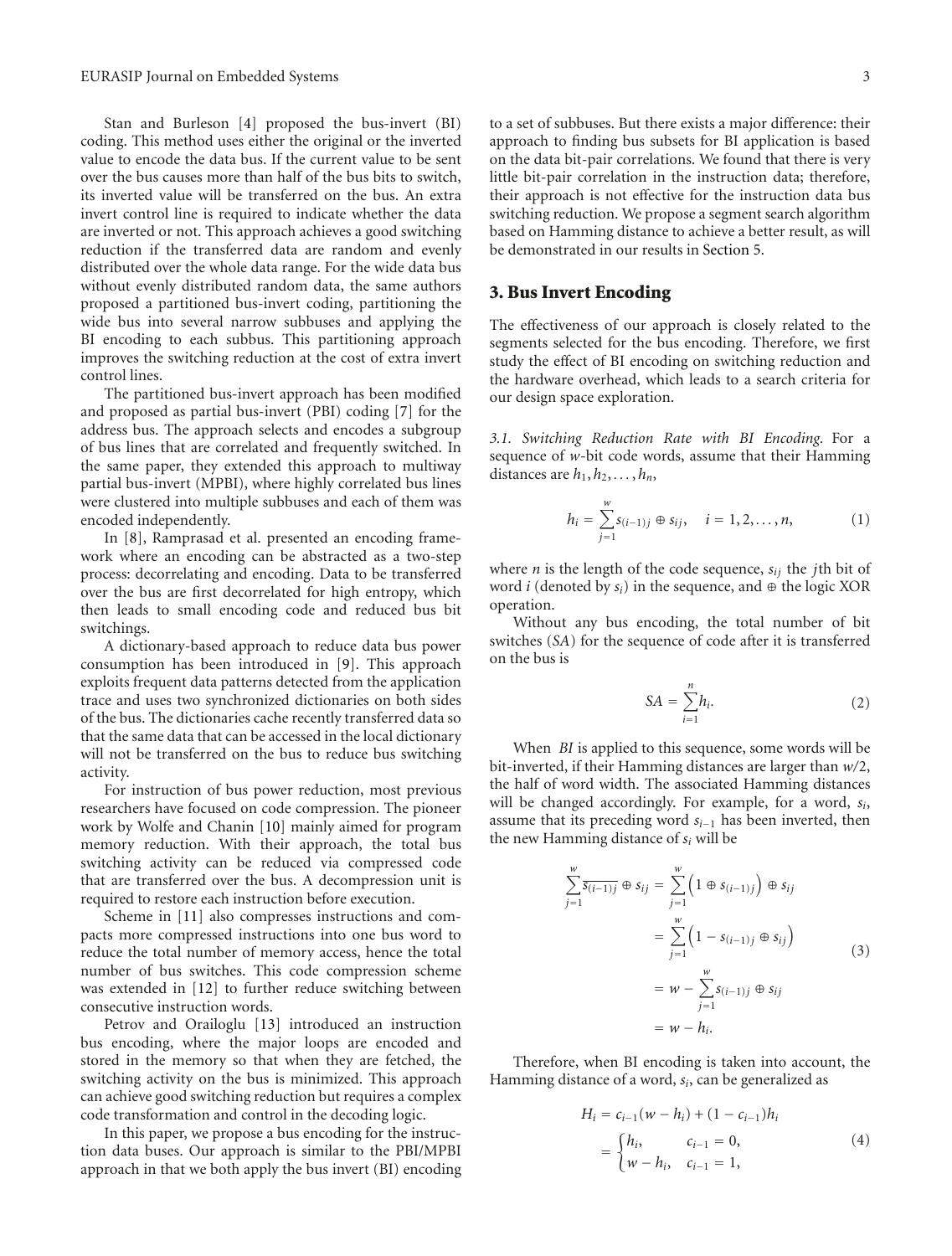where *c*<sub>*i*−1</sub> is the invert control of the previous transfer; when it equals 1, the previous transferred value is bit inverted. For the *i*th word transfer, the bit switching saving is  $(2H_i - w)c_i$ , which, from Formula (4), can also be written as

$$
(2h_i - w)c_i. \t\t(5)
$$

Considering the switching from the invert control line, the bit switching saving from transferring word *si* is

$$
(2h_i - w)c_i - c_i.
$$
 (6)

Therefore, the total bit switching saving for the sequence is

$$
SA_{\text{save}} = \sum_{i=1}^{n} ((2h_i - w)c_i - c_i). \tag{7}
$$

Based on Formulas (2) and (7), the switching reduction rate (*r*) is

$$
r = SA_{\text{save}}/SA = \frac{\sum_{i=1}^{n} ((2h_i - w)c_i - c_i)}{\sum_{i=1}^{n} h_i},
$$
 (8)

where  $c_i = 1$ , when  $h_i > w/2$ ; otherwise,  $c_i = 0$ .

As can be seen from Formula (8), when the Hamming distance of each word in the sequence is close to the maximum value, *w*, (namely, the *ci* of most words in the sequence is equal to 1 and  $h_i \rightarrow w$ , the reduction rate is close to 100%. If the average HD, *E*(*HD*), is around *w/*2, (i.e., about half of words having *ci* equal to 1), the higher the deviation of HD, Dev(*HD*), the larger the switching savings, hence the higher the reduction rate. If the average HD is small and  $E(HD) + Dev(HD) \leq w/2$ , (i.e., either small number of words having *ci* equal to 1 and/or the HD of those words is close to w/2), the reduction rate becomes very small. Therefore, we use

$$
\delta = E(HD) + \text{Dev}(HD) \tag{9}
$$

as a criterion parameter in searching instruction word segments for *BI* encoding. For a segment to be selected for *BI* encoding, we want  $\delta$  >  $w/2$  and  $\delta$  as big as possible.

*3.2. Bus-Invert Control Logic.* For each segment to be applied with bus-invert encoding, there needs to be some control logic for bus-invert operation as illustrated in Figure 4, where from an *n*-bit bus for instruction word transmission, *w* bit lines are applied with the bus-invert encoding. Note that the design can be extended to multiple bus segments, with each segment of a different width (*wi*) and a separate BI control line.

The logic checks whether the Hamming distance of current *w*-bit data value is larger than half of the segment size and determines the actual bus value to be transferred.

The logic circuit contains several computing components: a *w*-bit *inverter (INV)* to invert the input data value; a *w*-bit *register*, made of *D flip-flops*, to store previously transferred data; a *<sup>w</sup>*-bit *logic xor* (⊕) to find bit transitions; *adder* (+) to calculate Hamming distance of data



Figure 4: Bus invert logic.

Comparison of different partition approaches



Figure 5: HD distribution of different partition methods for 40-bit instruction words.

transition on the *w* bit segment; a *w*-bit *comparator* (*>*) to compare the Hamming distance with the half of the segment size; and a *w*-bit *multiplexor* (Mux) to choose between the inverted and uninverted data values.

The area of each component, except for the adder that has *w* log(*w*) area complexity, is linearly proportional to the number of bits of the input data, *w*. Since the area of the adder increases dramatically when its input bit size becomes large, we want the segment size to be small. This will be used as a guide in our instruction word segment search algorithm discussed in the following section.

#### **4. Approach for Segmental Bus-Invert Encoding**

Full space search of multiple segments for optimal switching reduction is a time consuming process since there are a large number of possibilities. Just for choosing a single segment in an *n*-bit instruction space, the number of solutions is  $\sum_{i=2}^{n} C_n^i$ (note, the segment size can be varied, but at least 2 bits are required for BI encoding). These solutions will form a huge search space if *n* is large and the space increases exponentially with the word width, *n*.

Ideally, each solution in the space needs to be investigated for an optimal solution. To speed up the search process, we propose to partition the instruction word into several bit divisions and perform the BI segment search on each of the divisions. Since the segmental search is based on a set of narrower bus segments, its search space is much smaller than that on the full width bus; therefore, the search is fast.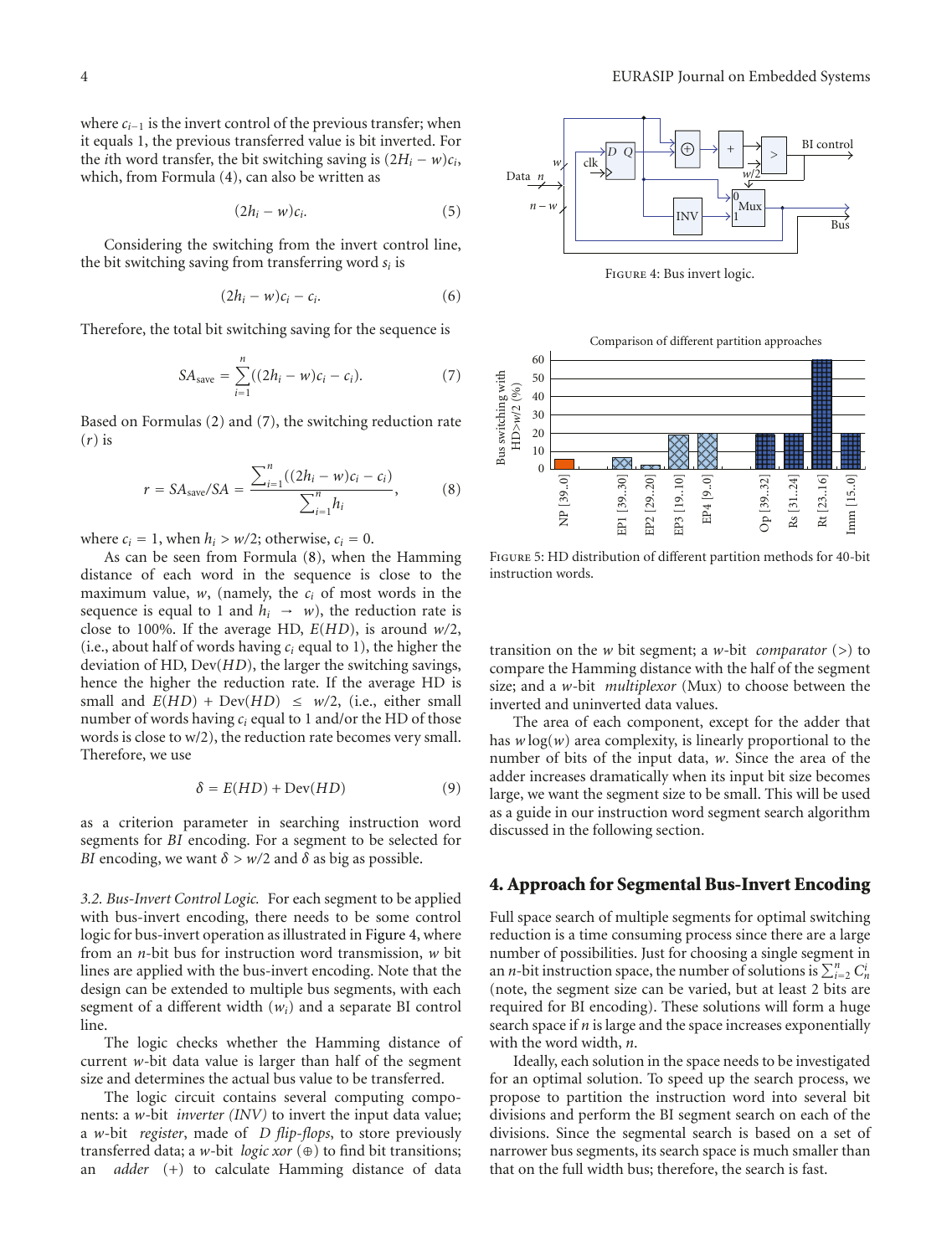get instruction execution trace for a given application; find frequent basic blocks,  $\mathbb{B}$ ; find instruction types,  $\mathbb{I}$ , in  $\mathbb{B}$ ; determine divisions, P, based on I;

Algorithm 1: Search space partition, *partition*().

*Search Space Partition.* There are many ways for the instruction word bit space partition. We investigated the percentage of transferred segment words whose Hamming distance is greater than half the segment size (hence enabling BI operation to reduce bus switching), for three different partition cases: one, no partition (*NP*); two, evenly partitioned (*EP*); and three, partition based on the instruction fields. For the instruction set architecture used in our investigation, it includes four instruction fields: *Op*, *Rs*, *Rt*, and *Imm*.

The results are presented in Figure 5, where the bit range for a segment is given in the bracket. For the case without partition (hence only one segment), just 5% of bus transmissions have more than half of bus bits switching. In the case of the even partition, the bus is partitioned into four segments of an equal size, the percentage value for each segment is below 20%, on average, and only 10% of transmissions have the BI operation. With the instruction field-based partition, the segment size varies, but all four segments have a higher percentage of BI-enabled transmissions than other two cases, which allows for more bit switching reduction if BI encoding is applied. Thus we base our bit space partition on the instruction fields.

For an application, its execution can be represented with a connection of basic blocks. Instructions within a basic block are executed sequentially. Often, the switching activity is mainly determined by the frequently executed loop blocks (named as *dominant block* in this paper).

To find a partition, we use instruction types in the dominant blocks. Based on those types of instructions, fields that are sensitive to the input are grouped as one division, and the other fields are each treated as a separate division. The partition approach is summarized in Algorithm 1.

*BI Segment Search.* Given a space partition produced by Algorithm 1, we search for a bit segment for BI encoding (henceforth called *BI segment*).

For each bit space division, we investigate all bus segments of different sizes and locations. We use the leftmost bit of the segment to mark the segment location. For each location, we start from the smallest segment of a two-bit window; then we increase the window rightward by 1 bit to form a new segment. We compare the new segment with the one currently deemed as the best. If the following condition is satisfied:

$$
\delta_{\text{new}} - \delta_{\text{best}} > = \frac{(w_{\text{new}} - w_{\text{best}})}{2},\tag{10}
$$

namely, the extra  $w_{\text{new}} - w_{\text{best}}$  bits of the new segment will statistically increase the switching reduction, the new

segment is recorded as the best segment; otherwise, the new segment is discarded. After all possible window sizes are explored for a location, we continue with another segment location starting from the two-bit window again. This time, it is possible that  $\delta_{\text{new}} > \delta_{\text{best}}$  but  $w_{\text{new}} < w_{\text{best}}$  holds. In this case, the new segment with small size  $w$  but large  $\delta$  is always recorded as the best segment. This process is repeated until all possible cases are exhausted. The search approach is given in Algorithm 2. Note that the switching activity of invert control lines is taken into account for the final switching reduction rate.

*BI Segment Merge.* Since a BI segment requires an invert control line, an overhead for BI encoding, we want to merge some *BI segments* that are locally generated within different bit divisions, in order to save the control lines while keeping the same or improving switching reduction.

Figure 6 shows an example of merging two code segment sequences, Seg*.*1 and Seg*.*2. To calculate the bit switches, we assume that the initial value on the bus is the first word in the sequence. The bit switches are generated when the following words are sent over the bus. The number of bit switches with and without BI is given below each sequence in the figure. With BI encoding, no bit switching is saved for Seg*.*1; for Seg*.*2, five bits of switching are saved. If the two segments are merged (see Merged Seq. in the figure), eight bit switches can be saved; if we apply BI to the subset of the newly merged segment, as highlighted in the shaded area, a further 1 bit switching can be saved. Therefore, for each merge attempt, we rerun the segment search for the merged segment, using Algorithm 2.

Since the large segment may result in large invert control logic as discussed in Section 3.2, we start from small segments for the merge operation so that after merge we have as small number of segments as possible with each segment being not expensive. The merge approach is given in Algorithm 3.

#### **5. Experimental Results**

To examine the efficiency of our segmental bus-invert coding, we applied this approach to a set of applications from MiBench [14] and compared our approach with the most related encodings: traditional Bus-Invert [4], Partitioned Bus-Invert [4], Partial Bus-Invert [7], and Multiway Partial Bus Invert [7].

*Experimental Setup.* The experiment setup is given in Figure 7. To simulate our design for a given application, we use ASIPMeister [15] to generate a processor VHDL model as the experimental platform for the application. The SimpleScalar PISA [5] has been chosen as the target processor instruction set architecture. The instruction format of this architecture can be extended to 64 bits, but 40 bits are actually used in normal designs. Therefore, our simulations adopt the 40-bit instruction format.

The experiment starts with a given application written in C, which is compiled by the SimpleScalar tool and then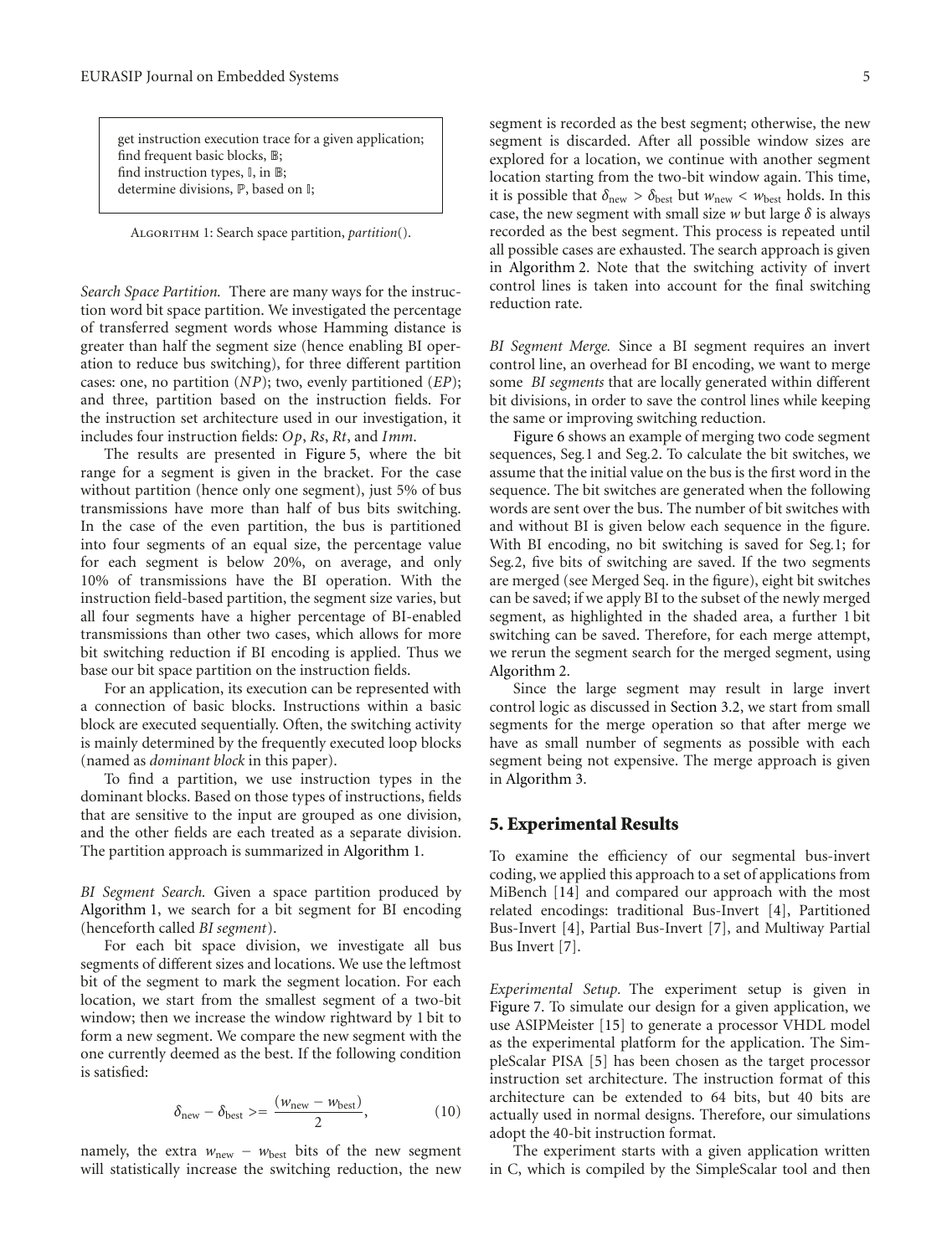```
BI_seg = \Phi;for each partition, p \in \mathbb{P} do
       \delta_{\text{best}} = 0;w_{best} = 2;
       tmp\_seg = \Phi;for all bit_sub_set, bs(w) \in \mathbb{P} do
           get E(HD), DEV(HD) of bs(w);
           \delta = E(HD) + DEV(HD);
           if δ > w/2 then
              if \delta >= \delta<sub>best</sub> then
                  if w < w_{\text{best}} then
                     tmp\_seg = bs;\delta_{\text{best}} = \delta;
                     w_{best} = w;else if \delta - \delta_{\text{best}} >= (w - w_{\text{best}})/2 then
                     tmp\_seg = bs;\delta_{\text{best}} = \delta;
                     w_{\text{best}} = w;else
                  discard bs;
              end if
           else
              discard bs;
           end if
       else
           discard bs;
       end if
   end for
   BI_seg = BI_seg \cup tmp_seg;end for
apply BI on BI_seg;
r = get_switching_reductio_rate;
```
ALGORITHM 2: BI segment search, segSearch (Р).

```
red_{best} = r;
sort segments BI_seg ∈ § in the size-ascending order [seg_0, seg_1, \ldots, seg_{n-1}];
for (i = 0; i < n - 1; i++) do
   for (j = i + 1; j < n; j + +) do
      segk = segi ∪ segj
      P = (BI_seg - seg_i - seg_j)∪seg<sub>k</sub>;
      segSearch (P);
      ifr \nless??red<sub>best</sub> then
         BI_seg = P;segMerge (BI_seg);
      end if
   end for
end for
```
ALGORITHM 3: BI segment merge, segMerge (S).

simulated on the processor VHDL model generated by ASIPMeister. The instruction trace over the instruction data bus is extracted during the simulation. This instruction trace is used to determine the bus segments for BI encoding based on our encoding design approach proposed in Section 4. The related BI encoding/decoding and control logic is then implemented in the processor VHDL model, which is then

synthesized by Synopsys Design Compiler for area, delay, and power overhead evaluation based on the Tower 0.18-micron standard cells [16].

*Bus Switching Reduction.* Table 1 gives the simulation results obtained for the conventional BI coding (and its extended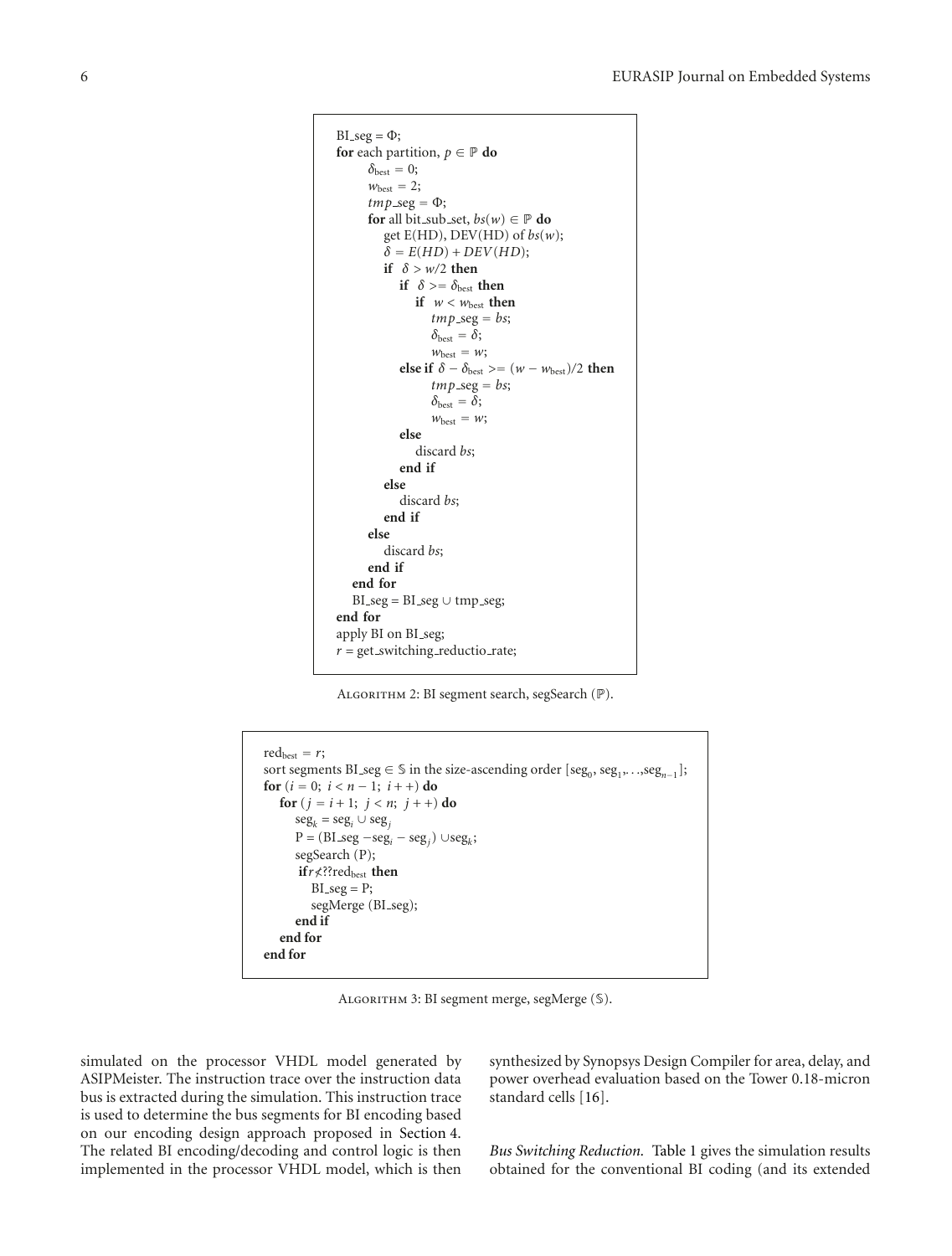|                                           | Seg. 1     | Seg. 2                  | Merged segment                            | Search<br>after merge                            |
|-------------------------------------------|------------|-------------------------|-------------------------------------------|--------------------------------------------------|
|                                           | 010<br>001 | 1101<br>0 0 1 1<br>1100 | 0 1 0 1 1 0 1<br>0 0 1 0 0 1 1<br>1111100 | 0!101101!<br>$\sqrt{0.010011}$<br>1!1 1 1 1 0 0! |
|                                           | 100        | 1011                    | 1001011                                   | 1'00<br>$\bf{0}$                                 |
| Number of switches                        |            |                         |                                           |                                                  |
| with BI encoding                          | 6          | 5                       | 8                                         |                                                  |
| Number of switches<br>without BI encoding | 6          | 10                      | 16                                        | 16                                               |

Figure 6: Merge example.

Table 1: Results for Bus Switchings Reduction.

| Application  | Total switches | Switches/insn. | BI %Red. | Parti. BI (S)<br>$= 48$ |      | $PBI$ ( <i>I</i><br>$= 1$ |    | <b>MPBI</b> |    |   | <b>SBI</b> |    |                           |
|--------------|----------------|----------------|----------|-------------------------|------|---------------------------|----|-------------|----|---|------------|----|---------------------------|
|              |                |                |          | %Red.                   |      | %Red.                     | S  | %Red.       | S  |   | %Red.      | S  |                           |
| crc32        | 19675453       | 10.1           | 0.2      | 10.1                    | 24   | 14.9                      | 9  | 19.4        | 20 | 3 | 22.7       | 21 | $\overline{\mathbf{3}}$   |
| dijkstra     | 89941656       | 11.5           | 5.1      | 15.6                    | 12   | 16.3                      | 15 | 24.8        | 28 | 4 | 35.8       | 20 | $\overline{\phantom{a}}$  |
| qsort        | 88290717       | 10.3           | 6.5      | 21.4                    | 24   | 15.0                      | 26 | 23.7        | 28 | 3 | 42.1       | 17 | $\overline{\mathbf{3}}$   |
| cjpeg        | 115662171      | 14.0           | 4.2      | 13.8                    | 12   | 7.1                       | 8  | 13.1        | 28 | 3 | 31.9       | 19 | 3                         |
| djpeg        | 19505584       | 9.5            | 4.6      | 16.6                    | 12   | 6.6                       | 7  | 17.2        | 32 | 4 | 22.5       | 20 | $\overline{\phantom{a}3}$ |
| rawcaudio    | 23261730       | 10.0           | 1.7      | 12.6                    | 24   | 10.9                      | 12 | 11.0        | 32 | 4 | 33.9       | 12 | $\overline{2}$            |
| rawdaudio    | 20425528       | 10.5           | 6.5      | 14.3                    | 12   | 10.8                      | 15 | 16.6        | 30 | 3 | 32.5       | 23 | $\overline{\phantom{a}}$  |
| rijndael     | 92029948       | 10.1           | 2.3      | 17.1                    | 12   | 8.1                       | 7  | 15.2        | 33 | 4 | 22.3       | 21 | $\overline{\phantom{a}3}$ |
| stringsearch | 4820331        | 11.4           | 6.6      | 17.0                    | 12   | 13.1                      | 25 | 18.6        | 27 | 4 | 34.6       | 24 | 4                         |
| yuv420torgb  | 191314971      | 8.4            | 3.1      | 10.9                    | 12   | 9.6                       | 25 | 16.1        | 24 | 4 | 24.7       | 15 | $\overline{2}$            |
| Average      | 66492809       | 10.6           | 4.1      | 14.9                    | 15.6 | 11.2                      | 15 | 17.6        | 28 | 4 | 30.3       | 19 | 3                         |



Figure 7: Experimental setup.

partitioned BI), the PBI coding (and its extended MPBI), and our proposed SBI coding approach, for each application listed in Column 1.

Columns 2 and 3 provide the number of total bit switches and the average switching bits per instruction for each application without any bus encoding. The percentage of the

switching reduced with the traditional bus-invert encoding (BI) is presented in Column 4. We explored different bus partitions based on the approach proposed in [4]; the best result for each application is shown in Columns 5 and 6 (see label Parti. BI in the table). The switching reduction data from the Partial Bus-Invert encoding (PBI) and Multiple Partial Bus-Invert (MPBI) encoding are shown in Columns 7 and 8, and Columns 9–11, respectively, where %Red stands for the switching reduction rate, *I* the number of invert control bus lines incurred, and *S* the total number of bus lines to which the the bus-invert encoding is applied. Columns 12– 14 give the simulation results from our encoding approach (SBI).

From Table 1, we can see that the traditional BI encoding achieves very little switching reduction (on average, only 4.1%). This ineffectiveness can also be seen from the other existing encodings: with average reduction rates from Partitioned BI, PBI, and MPBI being 14.9%, 11.2%, and 17.6%, respectively; for some application, the reduction rate is as small as just 7.1%. By using our segmental bus-invert encoding approach, however, we can achieve from 22.3% up to 42.1% switching reduction. On average, 30.3% bus switching can be reduced with SBI.

In addition, Column 3 in Table 1 shows that an average of 10 bus bits switches per instruction, which indicates that, on average, the number of total bits to be effectively applied with bus-invert should be around 20. This is because, as already explained right after (2), only when the Hamming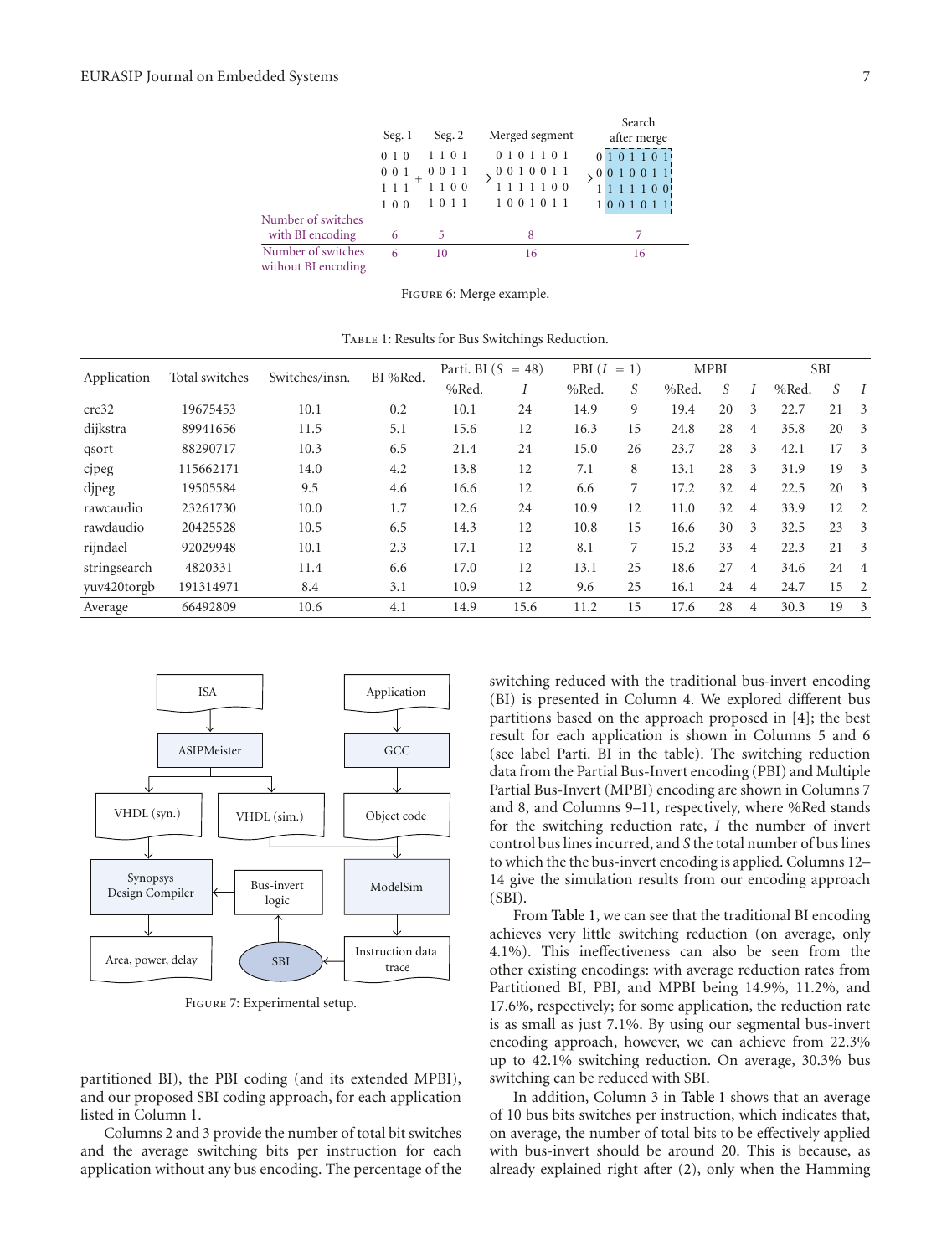| Applications | PBI              |            |            |                  | <b>MPBI</b> |            | <b>SBI</b>       |            |            |  |
|--------------|------------------|------------|------------|------------------|-------------|------------|------------------|------------|------------|--|
|              | area $(\mu m^2)$ | power (mW) | delay (ns) | area $(\mu m^2)$ | power (mW)  | delay (ns) | area $(\mu m^2)$ | power (mW) | delay (ns) |  |
| crc32        | 409              | 0.30       | 2.14       | 1107             | 1.44        | 2.40       | 1114             | 1.11       | 1.95       |  |
| dijkstra     | 517              | 0.69       | 1.81       | 1488             | 1.95        | 1.85       | 1105             | 1.52       | 1.64       |  |
| qsort        | 709              | 1.15       | 1.87       | 1266             | 2.03        | 2.14       | 1053             | 1.27       | 2.14       |  |
| cjpeg        | 393              | 0.28       | 2.14       | 1250             | 1.62        | 1.97       | 1087             | 1.09       | 2.14       |  |
| djpeg        | 371              | 0.30       | 1.95       | 1545             | 2.16        | 2.01       | 1104             | 1.39       | 2.14       |  |
| rawcaudio    | 463              | 0.44       | 1.44       | 1562             | 2.36        | 2.35       | 711              | 0.74       | 1.95       |  |
| rawdaudio    | 517              | 0.69       | 2.86       | 1297             | 1.73        | 1.79       | 1159             | 1.35       | 1.85       |  |
| rijndael     | 371              | 0.37       | 1.95       | 1478             | 1.75        | 2.57       | 1120             | 1.24       | 2.35       |  |
| stringsearch | 693              | 1.06       | 1.95       | 1482             | 2.39        | 1.78       | 1371             | 1.66       | 1.95       |  |
| yuv420torgb  | 693              | 1.05       | 1.95       | 1419             | 2.38        | 1.72       | 767              | 1.07       | 2.57       |  |
| Average      | 514              | 0.63       | 2.01       | 1389             | 1.98        | 2.06       | 1059             | 1.24       | 2.07       |  |

Table 2: Area, power, and delay overheads of PBI, MPBI, and SBI VLSI implementation.

distance is larger than the half of bus width, bus-invert can be performed to have the switching activity reduced effectively. This is reflected by our SBI encoding, where *S* equals 19. In contrast, the average number of bits applied by BI in MPBI and PBI is either relatively too high (*<sup>S</sup>* <sup>=</sup> 28) or too small  $(S = 15)$ , reducing chances for BI operation and the switching saving from each BI inversion.

Furthermore, looking at the control lines incurred from each encoding, the table shows that the Partitioned BI is most expensive, requiring an average of 15.6 invert-control lines; in contrast, few control lines are required by the other encodings, including SBI.

*BI Control Logic Overheads.* Switching reduction is achieved at the cost of not only extra control lines but also the associated control logic for each BI segment, thus incurring in area and power overheads. As BI and Partitioned BI either have extremely low switching reduction efficiency or incur too many invert control bus lines which are impractical for the real design and not suitable for the instruction data bus switching reduction, we only compare PBI and MPBI with our approach for encoding/decoding logic overhead in terms of area (in  $\mu$ m<sup>2</sup>), power (in mW), and delay (in ns) in Table 2, where the area and power values are the total cost, and the delay is the longest delay, of all BI segments for an encoding.

As can be seen from Table 2, PBI is the cheapest and MPBI is the most expensive in terms of area and power. The three encodings have a similar delay incurred from their control logic. Considering their switching reduction rate presented in Table 1, SBI achieves considerable switching reduction at a lower cost than MPBI with respect to area and power. Among the three encodings, PBI is the cheapest to encode, but it is also the least effective.

*Power Savings Estimation.* We use the following formula to estimate the net power savings of SBI, PBI, and MPBI encodings:

$$
P_{\text{save}} = 0.5 \times C_{\text{bus}} \times V_{dd}^2 \times f \times \text{(switch./insn.)}
$$
  
 
$$
\times \text{Red}\% - P_{\text{logic}}, \tag{11}
$$



Figure 8: Estimated power saving over different bus capacitances.

where  $C_{bus}$  is the bus load capacitance,  $V_{dd}$  the supply voltage, *f* the frequency, (switch*./*insn*.*) the switched bus bits per instruction, Red% the switching reduction rate, and *P*logic the encoding/decoding logic power consumption estimated with the Design Compiler.

The bus capacitance varies with the system architecture and low-level implementation. The load capacitance of the off-chip bus is normally multiple orders of magnitude higher than that of standard cells. Based on the 0.3 pF standard cell capacitance, the supply voltage (1.8 V), and clock frequency (100 Mhz) used in Synopsys DesignPower, we calculate the power savings with different bus capacitances ranging from 3 to 35 pF. We use the *rawdaudio* application as an example in this investigation, and the results are plotted in Figure 8.

From the figure, it can be seen that SBI brings higher savings than the other two encodings. With increase of the bus capacitance, the power saving of each encoding reaches to their switching reduction rate, as depicted by the horizontal lines in the figure. For example, when we conservatively assume 30 pF as load capacitance of the offchip bus, 9.5%, 13.2%, and 29.9% of the total dynamic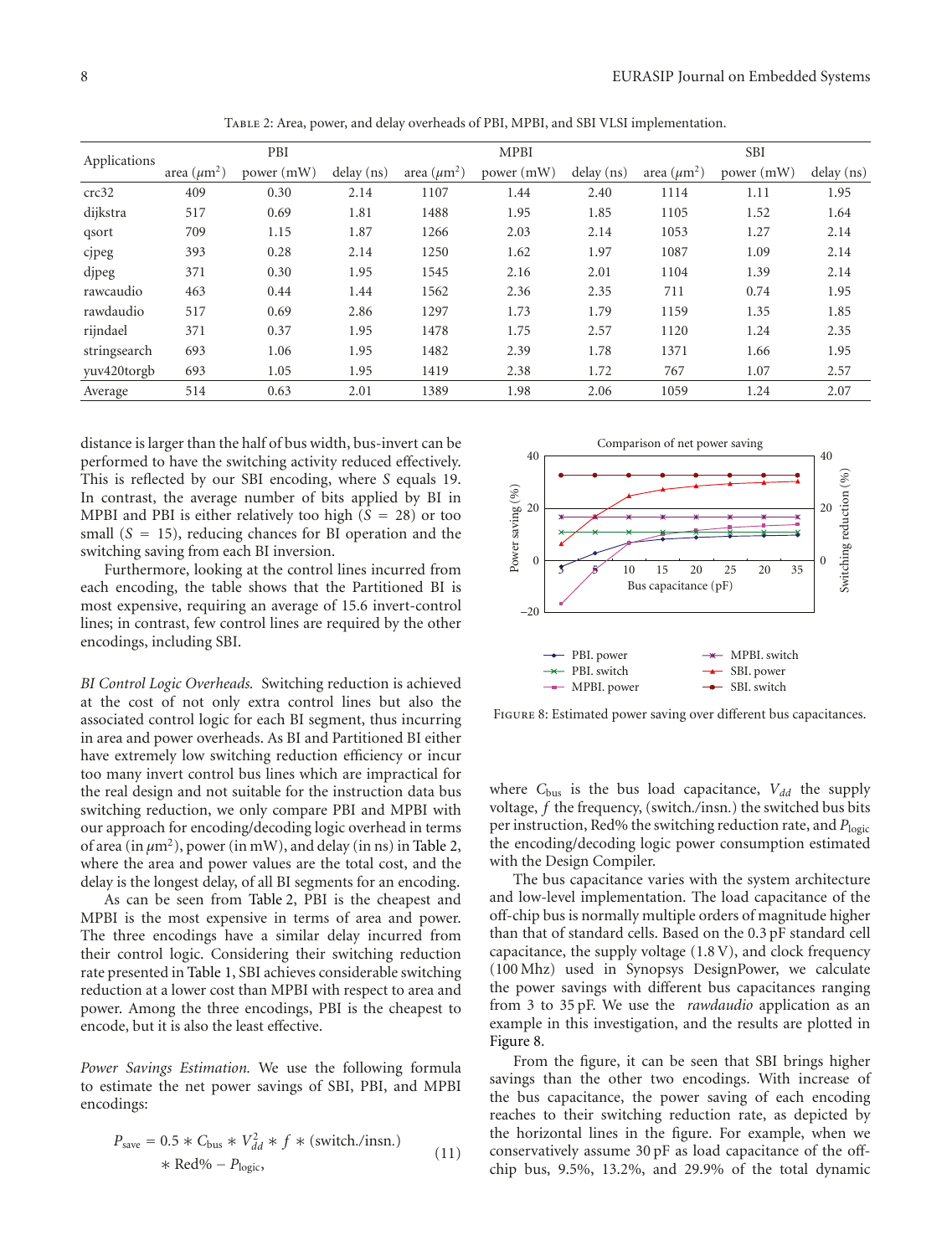power consumption of the instruction data bus can be saved by coding of PBI, MPBI, and SBI, respectively. However, when the bus capacitance is decreased to a certain value (e.g., 3 pF or 10 times of the cell capacitance), SBI still has a power saving of around 6.3%. But for PBI and MPBI, power overhead of the encoding/decoding logic will cancel out the power saving from the bus switching reduction. If we further scale the capacitance value down to around 2 pF and below, it turns out that the logic overhead incurred brings the power savings to negative values in all PBI, MPBI, and our proposed SBI, as the power curves indicate. This means that bus encoding schemes have some limitations and are not always effective for the on-chip buses especially when the bus capacitance is very small. On the other hand, the load capacitance of the off-chip buses are usually very high, and when they reach two orders of magnitude larger than that of on-chip cells, the power reduction rate can be approximately the same as the bus switching activity reduction rate.

Note that our results of power saving by all the bus invert schemes are based on the 180 nm technology, where the dynamic (switching) power is dominant. As technology scales down, leakage power may become significant. However, a large portion (50% for the current 90 nm down to 45 nm technologies) of power still comes from the dynamic power [17]; effective power reduction by bus switching reduction can still be expected.

# **6. Conclusions**

In this paper, we have discussed the switching reduction of the instruction memory data bus for lower power processorbased systems with the Harvard architecture.

We found that the data on the instruction data bus have little temporal correlation, and the randomness of the data can be hardly exploited by the existing bus encodings due to its unevenly bit switching distribution. We proposed a segmental bus-invert encoding that can take the simplicity of the encoding approach and at the same time effectively reduce bus switching activity.

Our encoding idea is similar to the multiway partial bus invert. But we use a different search algorithm for bus segments so that by applying the bus invert encoding to each of the segments, we can achieve an average 30% switching reduction on a set of benchmarks, in contrast to the 17.6% obtained by MPBI. The power consumption reduction rate can be achieved approximately the same accordingly when the load capacitance of the off-chip bus reaches two orders of the magnitude of the on-chip cellcapacitance. In addition, compared to the traditional bus invert encoding, our approach comes with the reduced area for encoding/decoding logic, with an average of two more extra control lines. In contrast, MPBI requires three additional bus control lines.

We would restate that the experiment results presented in the paper were based on the designs for individual applications. Our design approach can be extended to find a fixed SBI design for a set/domain of applications, which

may be a practical design issue and will be investigated in the future.

### **References**

- [1] S. Mukhopadhyay, C. Neau, R. T. Cakici, A. Agarwal, C. H. Kim, and K. Roy, "Gate leakage reduction for scaled devices using transistor stacking," *IEEE Transactions on Very Large Scale Integration (VLSI) Systems*, vol. 11, no. 4, pp. 716–730, 2003.
- [2] L. Benini, G. de Micheli, E. Macii, D. Sciuto, and C. Silvano, "Asymptotic zerotransition activity encoding for address busses in low-power microprocessor-based systems," in *Proceedings of the 7th IEEE Great Lakes Symposium on VLSI*, pp. 77–82, 1997.
- [3] C.-L. Su, C.-Y. Tsui, and A. M. Despain, "Saving power in the control path of embedded processors," *IEEE Design and Test of Computers*, vol. 11, no. 4, pp. 24–30, 1994.
- [4] M. R. Stan and W. P. Burleson, "Bus-invert coding for low power i/o," *IEEE Transactions on Very Large Scale Integration (VLSI) Systems*, vol. 3, no. 1, pp. 49–58, 1995.
- [5] D. Burger and T. M. Austin, "The Simplescalar Tool Set, Version 2.0," Tech. Rep. CS-TR-1997-1342, Department of Computer Science, University of Wisconsin, Madison, Wis, USA, 1997.
- [6] J. Henkel and H. Lekatsas, "*A*2*BC* : adaptive address bus coding for low power deep sub-micron designs," in *Proceedings of the 38th Annual Design Automation Conference (DAC '01)*, pp. 744–749, 2001.
- [7] Y. Shin, S.-I. Chae, and K. Choi, "Partial bus-invert coding for power optimization of application-specific systems," *IEEE Transactions on Very Large Scale Integration (VLSI) Systems*, vol. 9, no. 2, pp. 377–383, 2001.
- [8] S. Ramprasad, N. R. Shanbhag, and I. N. Hajj, "A coding framework for low-power address and data busses," *IEEE Transactions on Very Large Scale Integration (VLSI) Systems*, vol. 7, no. 2, pp. 212–221, 1999.
- [9] T. Lv, J. Henkel, H. Lekatsas, and W. Wolf, "A dictionarybased en/decoding scheme for low-power data buses," *IEEE Transactions on Very Large Scale Integration (VLSI) Systems*, vol. 11, no. 5, pp. 943–951, 2003.
- [10] A. Wolfe and A. Chanin, "Executing compressed programs on an embedded RISC architecture," in *Proceedings of the 25th Annual International Symposium on Microarchitecture (MICRO '92)*, pp. 81–91, 1992.
- [11] H. Lekatsas, J. Henkel, and W. Wolf, "Code compression for low power embedded system design," in *Proceedings of the 37th Design Automation Conference (DAC '00)*, pp. 294–299, 2000.
- [12] H. Lekatsas, J. Henkel, and W. Wolf, "Approximate arithmetic coding for bus transition reduction in low power designs," *IEEE Transactions on Very Large Scale Integration (VLSI) Systems*, vol. 13, no. 6, pp. 696–706, 2005.
- [13] P. Petrov and A. Orailoglu, "Low-power instruction bus encoding for embedded processors," *IEEE Transactions on Very Large Scale Integration (VLSI) Systems*, vol. 12, no. 8, pp. 812– 826, 2004.
- [14] M. R. Guthaus, J. S. Ringenberg, D. Ernst, T. M. Austin, T. Mudge, and R. B. Brown, "Mibench: a free, commercially representative embedded benchmark suite," in *Proceedings of the IEEE 4th Annual Workshop on Workload Characterization*, pp. 83–94, 2001.
- [15] A. Kitajima, M. Itoh, J. Sato, A. Shiomi, Y. Takeuchi, and M. Imai, "Effectiveness of the asip design system peas-iii in design